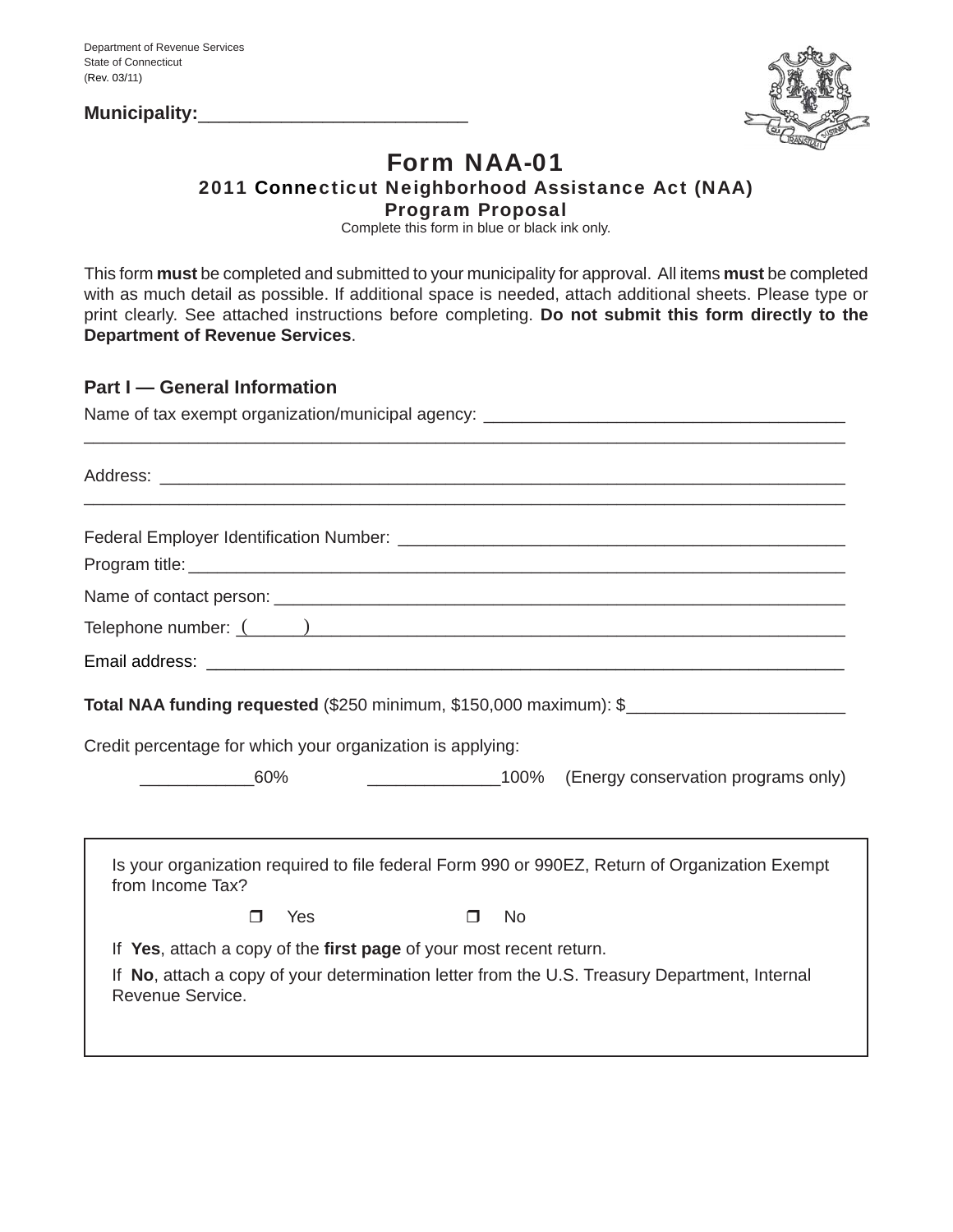Please check the appropriate description of your program:

- \_\_\_\_ Job training/education for unemployed persons aged 50 or over;
- \_\_\_\_\_\_ Job training/education for disabled persons;
- \_\_\_\_\_\_\_\_ Program serving low-income persons;
- Energy conservation;
- \_\_\_\_\_\_\_\_ Child care services;
- Open space acquisition fund; or
- \_\_\_\_\_\_\_\_ Other: Specify \_

# **Part II - Program Information**

## **Administration of Program:**

Identify every person or organization involved in the implementation and administration of the program. Use additional sheets if necessary.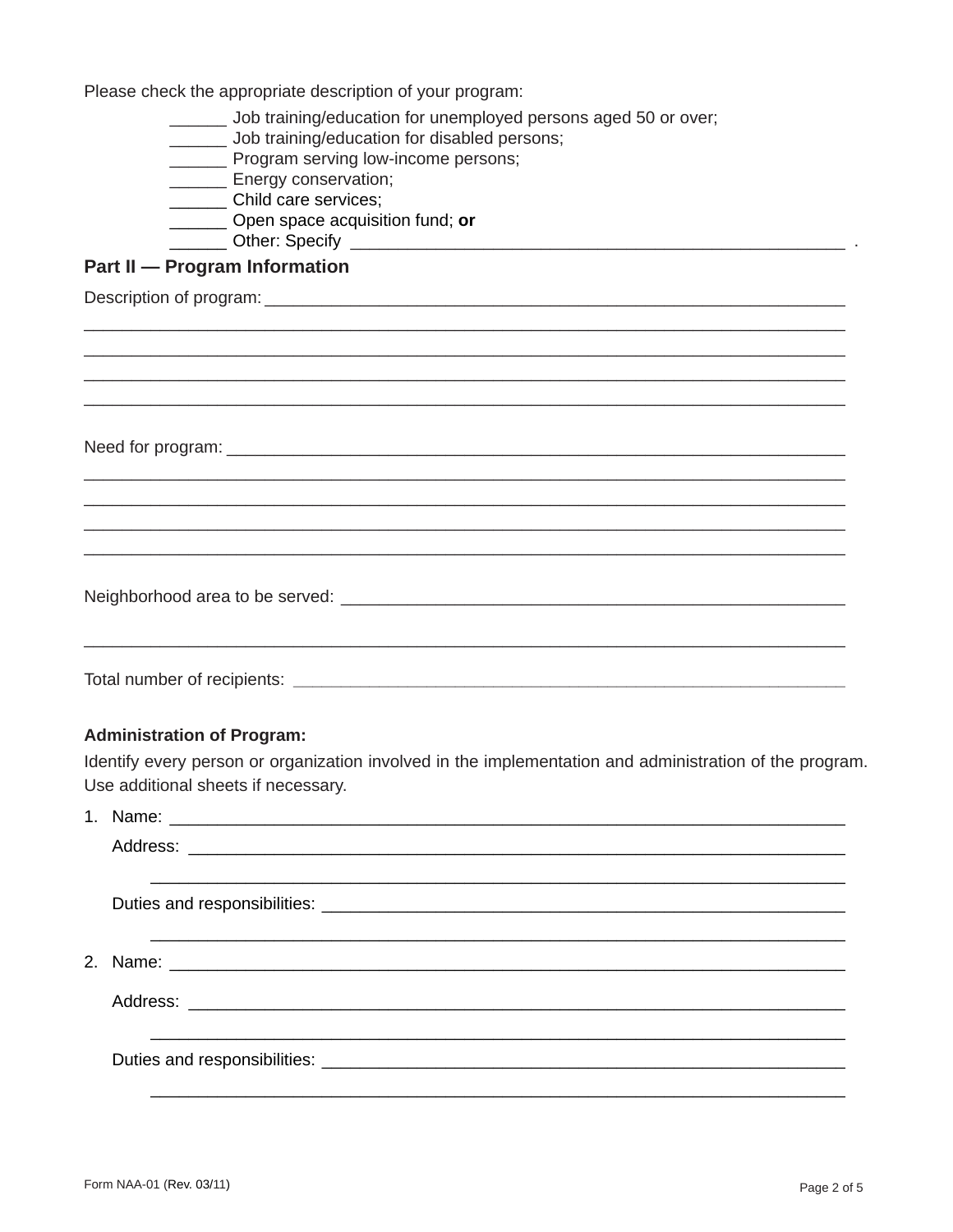#### **Timetable:**

| Program start date:      |  |
|--------------------------|--|
| Program completion date: |  |

**A certifi ed post-project review is due to the municipality overseeing implementation no later than three months after program completion date for all projects receiving \$25,000 or more in NAA funding.** Month your annual accounting period ends: Method of accounting:  $\Box$  Cash  $\Box$  Accrual **Part III — Financial Information**

#### **Program Budget:**

Complete in full. Expenditures must equal or exceed total funding.

#### **Sources of Revenue:**

NAA funds requested

Other funding sources - itemized sources:

- a) \_\_\_\_\_\_\_\_\_\_\_\_\_\_\_\_\_\_\_\_
- b)  $\overline{\phantom{a}}$
- c)  $\overline{c}$ 
	- $\mathsf{d}$ )

#### **Total Funding:**

#### **Proposed Program Expenditures:**

Direct operating expenses - itemized description:

- a) \_\_\_\_\_\_\_\_\_\_\_\_\_\_\_\_\_\_\_\_
- b)  $\overline{\phantom{a}}$
- c)  $\overline{c}$
- d) \_\_\_\_\_\_\_\_\_\_\_\_\_\_\_\_\_\_\_\_

Administrative expenses:

Professional fund-raising fees

Accounting/legal & other expenses - itemized:

- a) \_\_\_\_\_\_\_\_\_\_\_\_\_\_\_\_\_\_\_\_
- b)  $\overline{\phantom{a}}$
- c)  $\overline{c}$
- $\mathsf{d}$ )

#### **Total Proposed Expenditures:**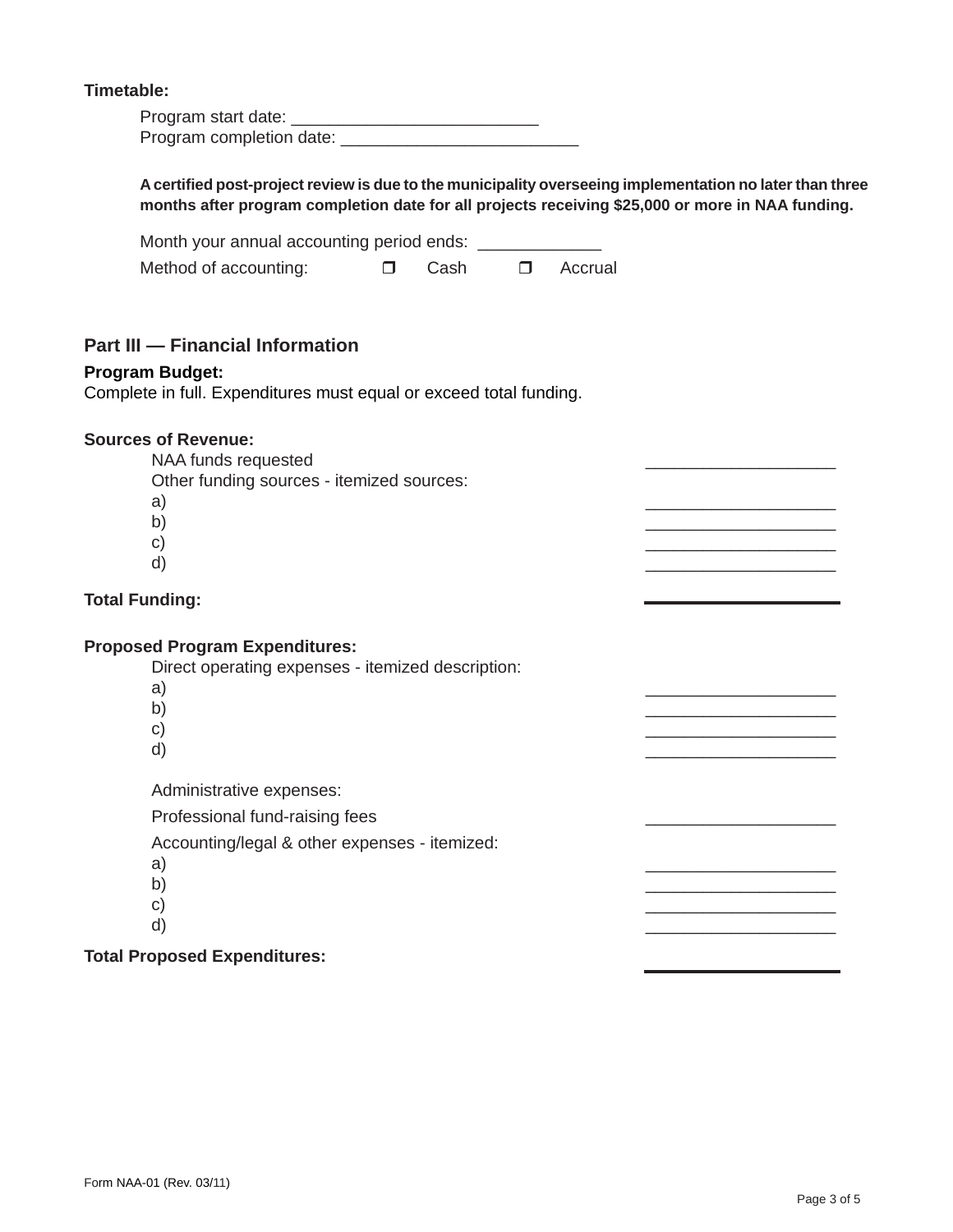# **Part IV — Municipal Information**

# **To be completed by the municipal agency overseeing implementation of the program**

| Name of municipal agency overseeing implementation of the program: _________________________________ |  |  |  |
|------------------------------------------------------------------------------------------------------|--|--|--|
|                                                                                                      |  |  |  |
|                                                                                                      |  |  |  |
|                                                                                                      |  |  |  |
| Fax number: $($ $)$                                                                                  |  |  |  |
|                                                                                                      |  |  |  |

| <b>Post-Project Review</b>                           |  |  |  |  |
|------------------------------------------------------|--|--|--|--|
| Is a post-project review required for this proposal? |  |  |  |  |
| <b>No</b><br>Yes                                     |  |  |  |  |
| If Yes, date post-project review due:                |  |  |  |  |
| Date                                                 |  |  |  |  |